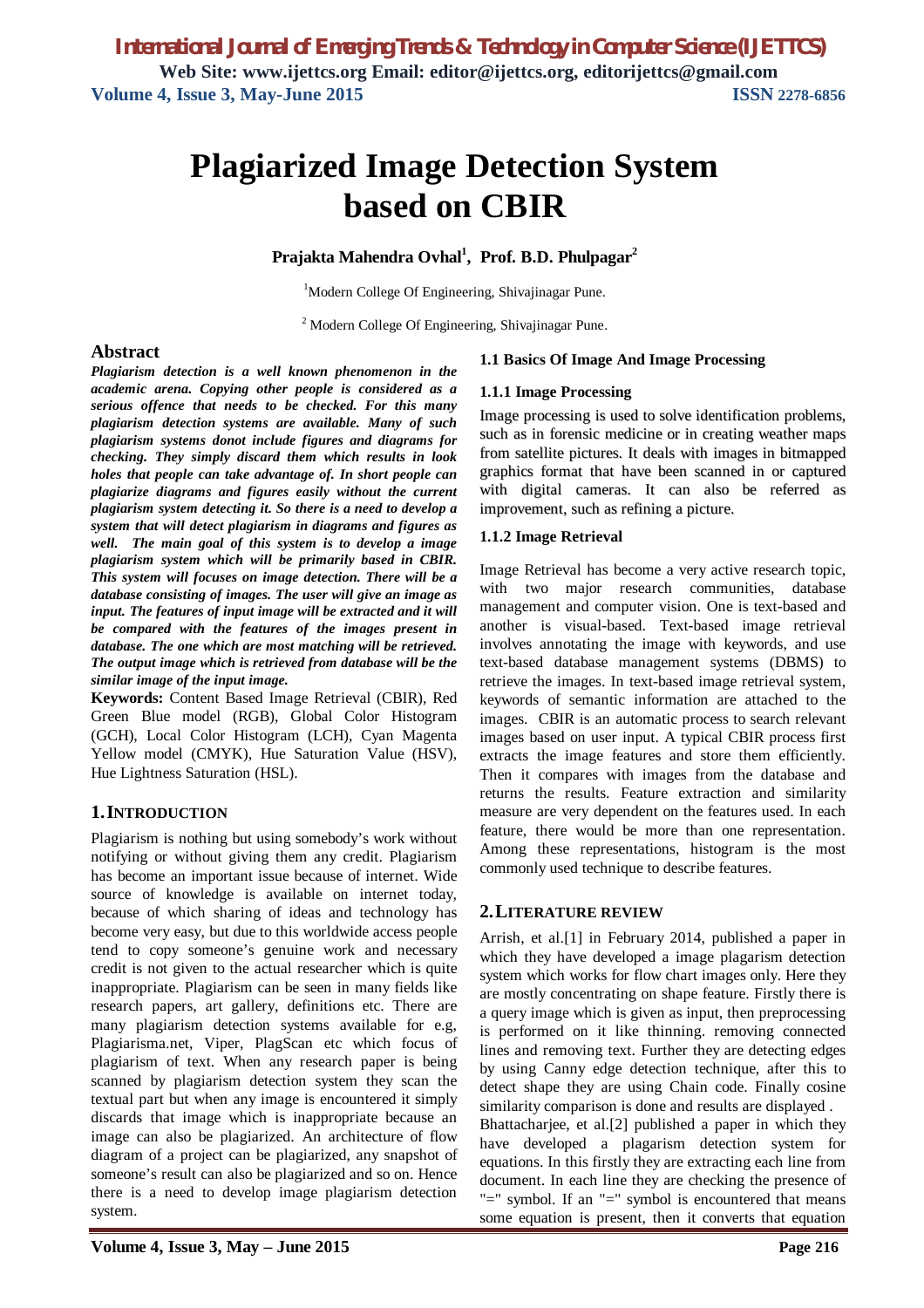line image to character by using character recognition they those generated characters are matched to equations from database and finally results are displayed.

Ait-Aoudia, et al.[3] published a paper in which they have developed a image retrieval system. In the beginning a query image is given as a input. Its features such as color, shape and point of inaterest are calculated, in which for color feature extraction they have used HSV color space, for texture feature extraction they are using contrast, energy and entropy, and for point of interest feature they are using Harris detector. Comparison is done and finally result is displayed.

Chaudhari, et al.[4] published a paper in which they have developed a image retrieval system. In this paper they have developed an image retrieval system in which a query image is given as input, its features like color and shape is extracted. For color they are using Color Coherence Vector, for shape they are using mass, centroid and dispersion. Finally Euclidean distance is used for similarity measure.

Sakhare, et al.[5] published a paper in which they have developed a image retrieval system in which they have concentrated on two features color and texture. For color feature extraction they are using RGB color madel. For similarity measure they are using Euclidian distance.

#### **3. SCENARIOS FOR IMAGE PLAGIARISM**

An image can be plagiarized by doing some minute changes in it so that the plagiarism test will not be able to detect it easily. Following are some scenarios that can be considered while plagiarizing an image:

#### **1. Rotating an image.**

An image can be plagiarized by rotating it by some angle. If such rotation is performed then in plagiarism check it will be treated as two different images which is actually inappropriate.

#### **2. Changing background color of an image.**

An image can be plagiarized by simply changing its background. In this way those images will be treated as totally different images and it will easy pass the plagiarism test.

#### **3. Changing size of image.**

An image can be plagiarized by changing its size, which when compared with original image having a standard size will differ totally. Hence plagiarism test will fail here.

#### **4. Shearing an image.**

An image can be plagiarized by shearing it, which when compared with original image will differ totally. Hence plagiarism test will fail here.



**Figure 1.** Different Scenarios For Image Plagiarism.

#### **4. Proposed System**

The main goal is to develop a Plagarized image detector System that if based on feature extraction techniques. It focuses on all kind of images like flowchart, snapshots, tables, graphs etc. The database contains images stored in a single folder. The retrieval system works by comparing query image with the images present in database. Proposed System is designed in such a way that the problems metioned in section three is resolved properly. Following figure shows the architecture of proposed system. In the architecture image is preprocessed in which image is enhanced in such a way that the time and space required for processing is reduced. In preprocessing image is threshold so that object in image is clearly visible then its boundary is detected and cropping of image is done, after cropping, image is resized. Then feature extraction is done which include color feature, shape feature and greyscale feature. After that comparison of images is performed through Euclidean distance and final image matching result is performed.

#### **4.1 Architecture**

Following is the flow of proposed system.

#### **4.1.1 Image to verify**

In this a query image is given as input. The image whose plagarism has to be checked is specified here. In this image can be of any size and any resolution any image format(.png, .jpg, .bmp etc) will work. By using thresholding we can convert a grey scale image to a binary image which is nothing but pure black and white image. Its main purpose is to identify the features of an image, it sets a threshold value and whatever features are use those are converted to black and everything else to white or vice- versa. Before that first find out threshold value.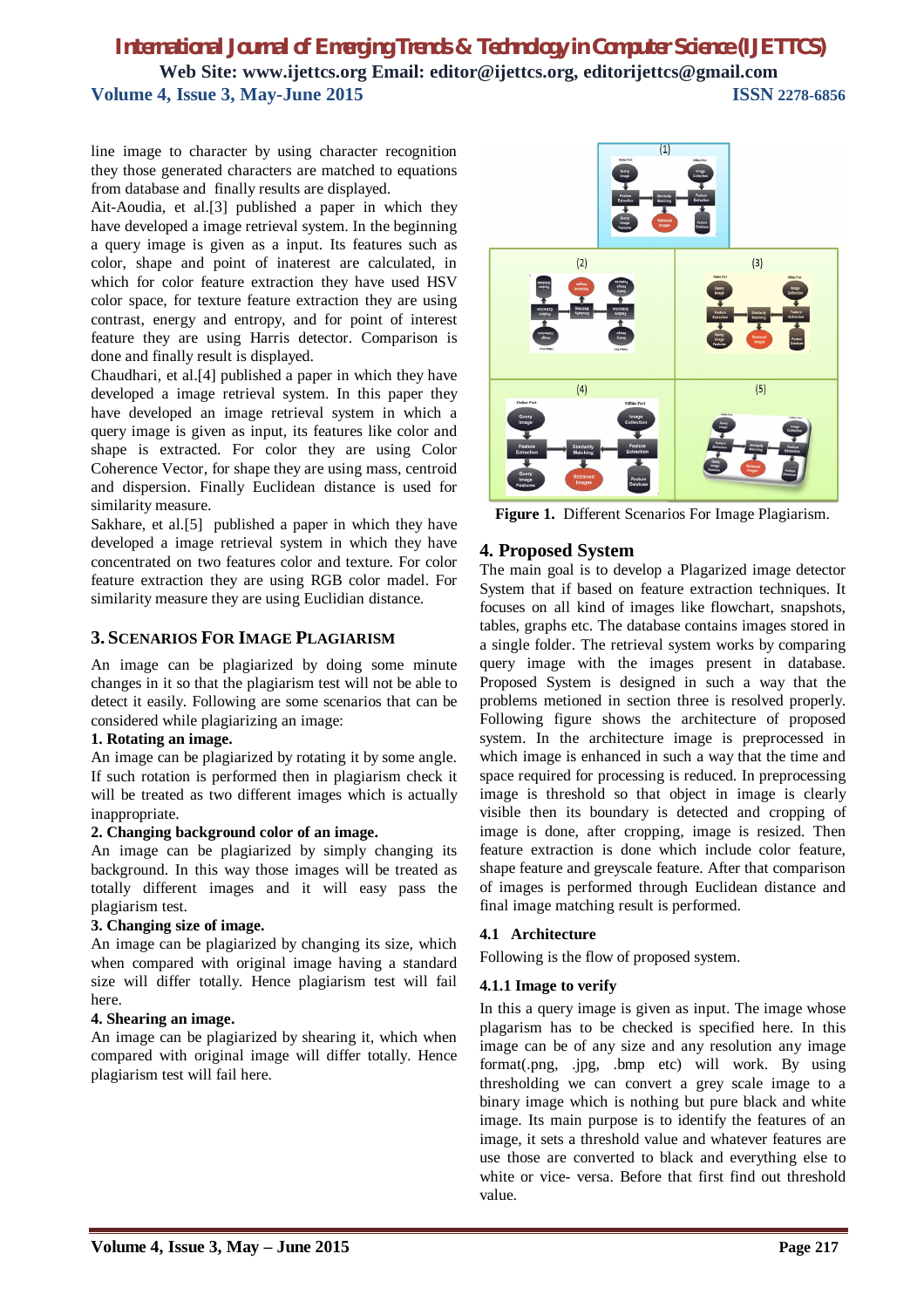For threshold value estimation Iterative algorithm is used which is as follows:

1. Select an initial estimate for global threshold, T.



## **Proposed System**

Figure 2. Flow of Proposed System.

2. Segment the image using T. Two groups of pixels will be produced G1 consisting of all pixels with intensity values greater T and G2 consisting of all pixels with intensity values less than or equal to T

3. Compute the average intensity values m1 and m2 for the pixels in G1 and G2,

$$
m_1 k = \frac{1}{p_1 k} \sum_i i * p_i
$$

$$
m_2 k = \frac{1}{p_2 k} \sum_i i * p_i
$$

4. Compute a new threshold value,

$$
T=\frac{1}{2}(m1+m2)
$$

Repeat step 2 to 4 until difference between values of T in successive iterations is smaller than a predefined parameter ΔT.

Steps of thresholding an image is as follows:

1) Check each element in image array.

2) Compare it with threshold value.

3) If element value is less than threshold value then store zero at that location in array.

4) If element value is greater than threshold value store one at that location in array.

#### **4.1.2 Boundary Detection**

In this after threshoding an image its boundary has to be detected so that further processing can be done on it.The points at which image brightness changes sharply are typically organized into a set of curved line segments termed boundaries.

There are many methods for edge detection, out of which few are listed below:

a) Sobel Operator

b) Perwitt Operator

c) Laplacian of Gaussian

d) Canny Edge Detection

Advantages of Sobel Operator are Simplicity, Detection of edges and their orientations but disadvantage is sensitivity to noise and Inaccuracy.Advantages of Perwitt Operator is simplicity, Detection of edges and their orientations and disadvantage is sensitivity to noise and Inaccuracy. Advantage of Laplacian of Gaussian is finding the correct places of edges, Testing wider area around the pixel and its disadvantage is malfunctioning at the corners, curves and where the gray level intensity function varies. Not finding the orientation of edge because of using the Laplacian filter. Advantage of Canny Edge detector is using probability for finding error rate, localization and response, improving signal to noise ratio, better detection specially in noise conditions. Disadvantage is complex computations, false zero crossing, time consuming. For boundary detection we are following an algorithm as follows:

1.Calculate height and width of image.

- 2.Set MaxX=1 and MaxY=1
- 3.while(MaxX<wt)

4.while(MaxY<ht)

5. if(image[x][y]==0)

store MaxX value in array1

6.store MaxY value in array2

7. endif

8.Identify max and min value from array1

9.Identify max and min value from array2

- 10. cropW=1+maxX-MinX
- 11. cropH=1+MaxY-MinY
- 12. end while
- 13. end while

#### **4.1.3 Cropping**

After an image's boundary is found out, orignal input image is taken and the boundary extracted image is subtracted from orignal input image. By doing so we will get an image with only shape present. Other than boundary of shape everything else is discarded. The main purpose of cropping is to make image smaller and compact so that if we consider overall system performance then processing time required will be less.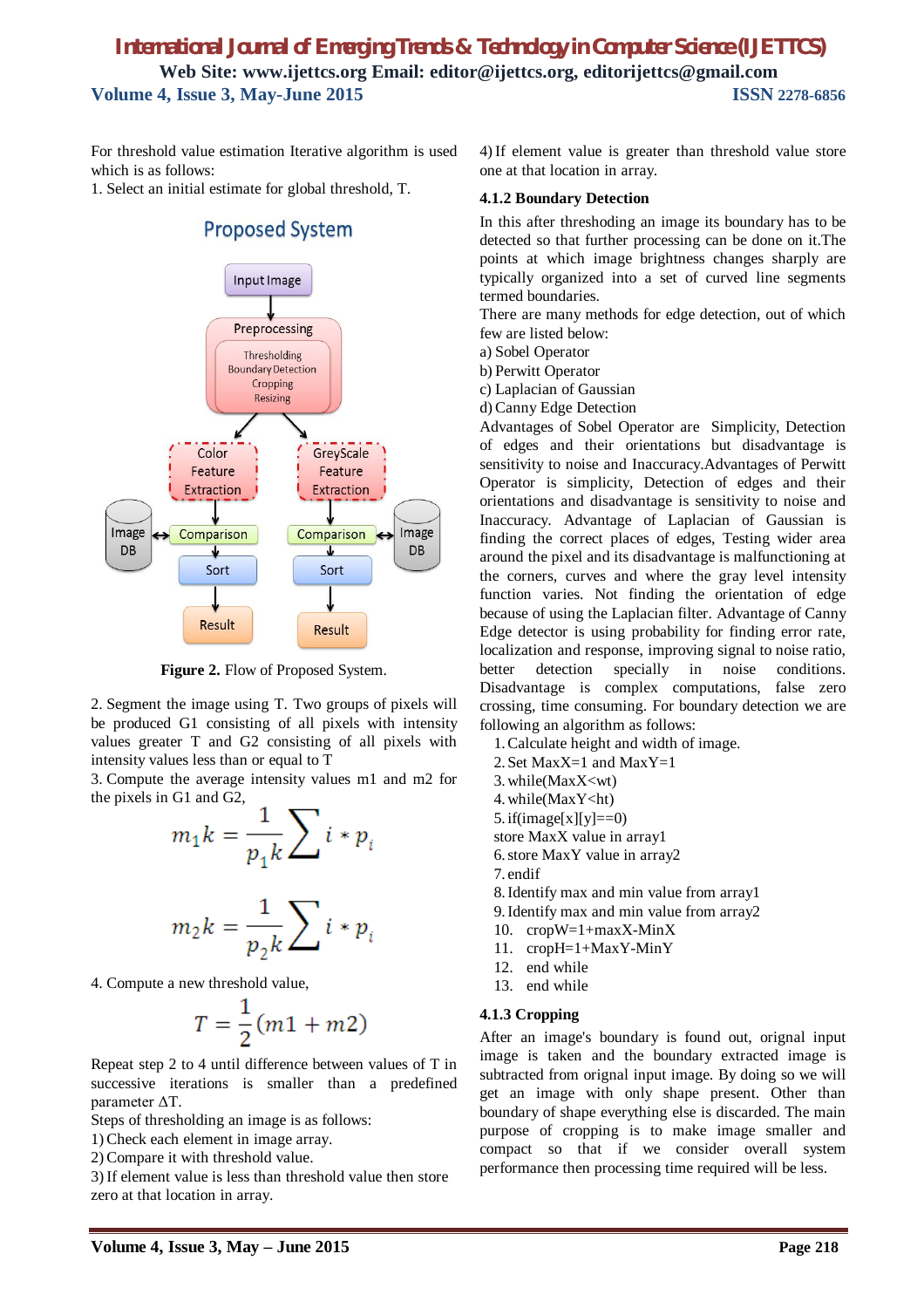#### **4.1.4 Segmentation**

After an image's boundary is found out, orignal input image is taken and that boundary extracted image is subtracted from orignal input image. By doing so we will get an image with only shape present. Other than boundary of shape everything else is discarded. The main purpose of cropping is to make image smaller and compact so that if we consider overall system performance then processing time required will be less. In Non-contextual techniques ignores the relationships that exists between features in an image, pixels are simply grouped together on the basis of some global attribute, such as grey level. In Contextual techniques, additionally exploit the relationships between image features. Thus, a contextual technique might group together pixels that have similar grey levels and are close to one another.

#### **4.1.4 Feature Extraction**

Image is best represented by its features. The following features are used to extract from an image.

#### **1.Color Feature Extraction**

 Color feature extraction has to be done in two ways, defining color space and color descriptors. A color is represented using color space and it is described using color descriptors. In Color space represents color of an image. Many color spaces are available like RGB color space, HSV color space, HSB color space, CMYK color space etc. When we consider RGB color space it is an additive color space i.e. new colors are made by adding two primary colors from R,G,B. It is widely used and mostly in computer displays. Then next one is HSV color space. It is mainly used in Computer Graphics. It represents more colors than RGB. Then next is HSB, it represents color same as how humans do. CMYK color model is basically used in printers. In proposed system we are using HSV color space.

#### **2.Shape Feature Extraction**

 Shape is the characteristic surface configuration that outlines an object giving it a definite distinctive form. It is a fairly well-defined concept. Shape extraction techniques are Mass, Centroid, Mean, Variance, Aspect ratio, Circularity, Moment invariants etc. A histogram H for a given image is defined as a Vector,

$$
H = h[1], h[2], h[3], \dots h[i], \dots h[N]
$$

where i represents a color in the histogram, h[i] is the number of pixels in color i in that image, and N is the number of bins in the histogram, i.e., the number of colors in the adopted color model.

#### **4.1.5 Comparison**

Features of the database and the query images are extracted and the distance between them are obtained by the Euclidean distance which is given as

$$
d(u,v) = \sqrt{\sum_{i=1}^N (h_i^v - h_i^u)^2}
$$

#### **4.1.6 Ranking and Result**

When comparison is done the image which is matching accurately will be displayed first. The images which are partially matching will be displayed and finally images which are less matching will be displayed. In this way images are ranked according to matching criteria and then displayed in such fashion.

#### **5. Mathematical Model**

Mathematical Model for propsed approach is as follows: Let S be a system where,

$$
S = \{I, I_{gs}, I_{th}, I_{bd}, I_{cr}, I_{rz}, I_{fe}, I_{sim}, R\}
$$
  
Where,

 $I \rightarrow input \ image$  $I_{gs} \rightarrow$  greyscaled image  $I_{th}$   $\rightarrow$  *threshold image*  $I_{bd}$   $\rightarrow$  *Boundary detection of image*  $I_{cr} \rightarrow$  *cropped image Irz resized image*  $I_{f_e} \rightarrow$  feature extraction  $I_{sim} \rightarrow$  *similarity of images R* → *result*<br>*Activation Function*,  $F = \{f_1, f_2, f_3, f_4, f_5, f_6, f_7, f_8\}$  $f1 \rightarrow I_{as} = GreyScale(I)$  $GreyScale = R + G + B/3$  $f2 \rightarrow I_{th} = Thresholding(p, Th)$  $p_0$  and  $p_1$  are two classes, p is each pixel If  $I(p) < Th$ ,  $p_0 = 1$ If  $I(p) > Th$ ,  $p_0 = 0$  $f3 \rightarrow I_{bd} =$  Detect Boundary $(I_{th})$  $f4 \rightarrow I_{cr} = Subimage(I_{bd}, I)$  $f5 \rightarrow I_{rz} = Resize(I_{cv}, nw, nh)$ where,  $nw = 200$  and  $nh = 200$  $f6 \rightarrow I_{fe} = Extract\ Image\ Feature(f_a, f_b)$  $f7 \rightarrow I_{sim} = Calculate Similarity$  $I_{sim} = Compute Score(S_f)$ Let pixel in each query image be,  $Q_i(x_s, y_s)$ Let pixel in each database image be,  $D_i(x_t, y_t)$  $\overline{\nabla}$ 

$$
d = \sqrt{\sum_{r} (QI_f - DI_f)^2}
$$
  
\n
$$
f8 \rightarrow I_r = ResultGeneration
$$
  
\n
$$
I_r = \min(d)
$$
  
\n
$$
I_r will be displayed in ascending order
$$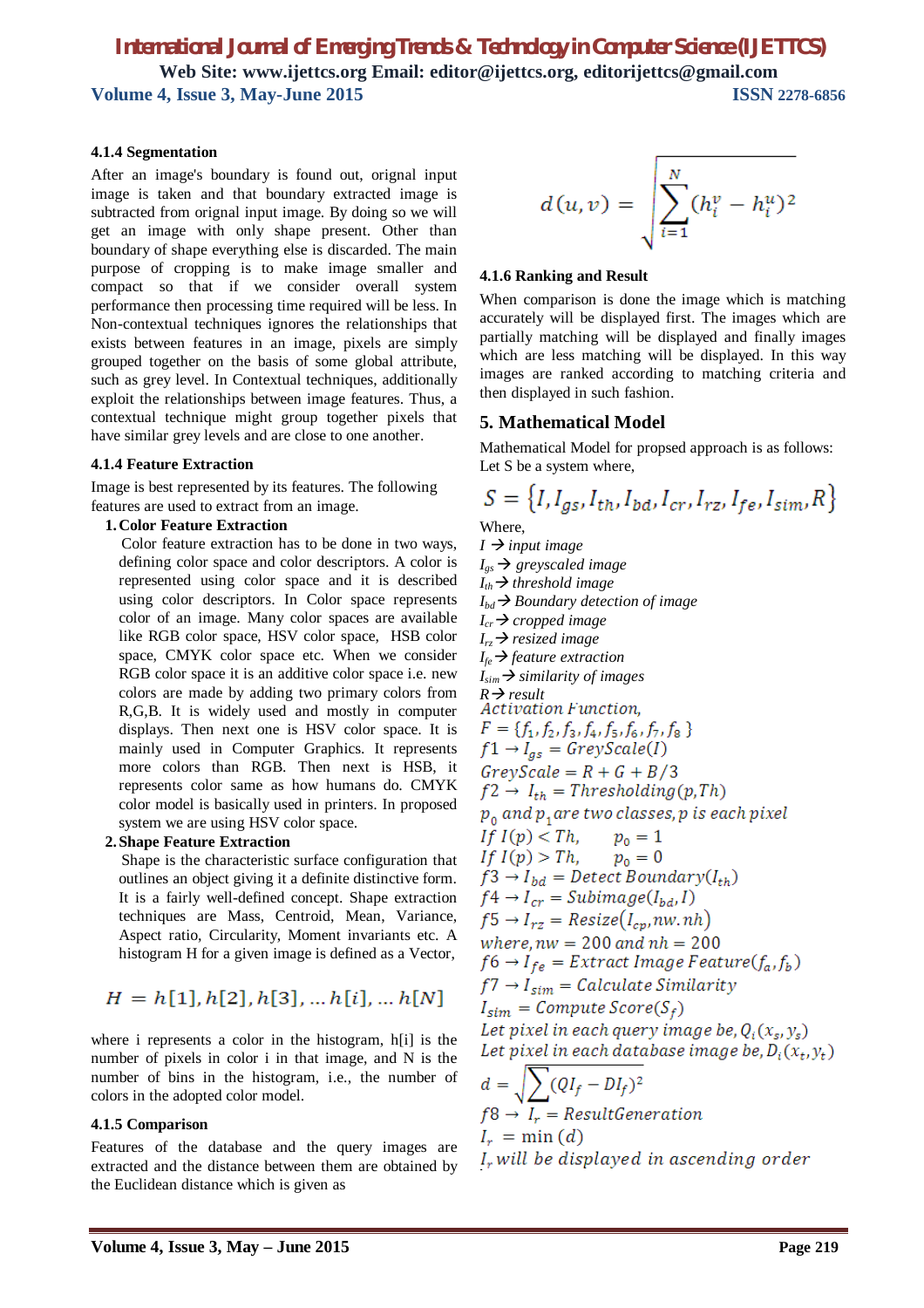#### **6. PARAMETERS USED FOR EXPERIMENTAL ANALYSIS**

The performance of retrieval of the system can be measured in terms of its recall and precision. Recall measures the ability of the system to retrieve all the models that are relevant, while precision measures the ability of the system to retrieve only the models that are relevant. It has been reported that the histogram gives the best performance through recall and precision value They are defined as:

$$
Precision = \frac{A}{A+B}
$$

$$
Precision = \frac{A}{A+C}
$$

Where, A represent number of relevant images that are retrieved, B, number of irrelevant items and the C, number of relevant items those were not retrieved. The number of relevant items retrieved is the number of the returned images that are similar to the query image in this case. The total number of items retrieved is the number of images that are returned by the search engine. The average precision for the images that belongs to the  $q<sub>th</sub> category (A<sub>q</sub>)$  has been computed by:

$$
p^i = \sum \frac{p(i)_k}{\left|A_q\right|}
$$

A) Experimental Results



**Figure 3.** Sample query images.



**Figure 4.** Sample query Images.

Above are the images listed which are used as query images. An image can get plagiarized by altering it to

sme extend. Some alteration are given in this Fig 4. And Fig 5. (a)Firstly an exact image is used. (b) Color is changed of query image. (c) Border is given to the query image. (d) Black and white image is used as query image. (e) An inverted image is used as query image. (f) Size of image is changed of query image.

Shown in graph given in Figure 8 and Figure 9, where the red bar represents proposed approach and the blue bar represents the existing approach. The existing approach doesnot contain the extra step which is nothing but the preprocessing steps in it. The graph shows precision and recall values for existing and proposed approach. By observing all values in detail we can come to a conclusion that the precision and recall values of proposed approach gives slightly better performance than the existing system.



**Figure 5.** Graph showing precision values for color feaure results.



Figure 6. Graph showing recall values for color feature results.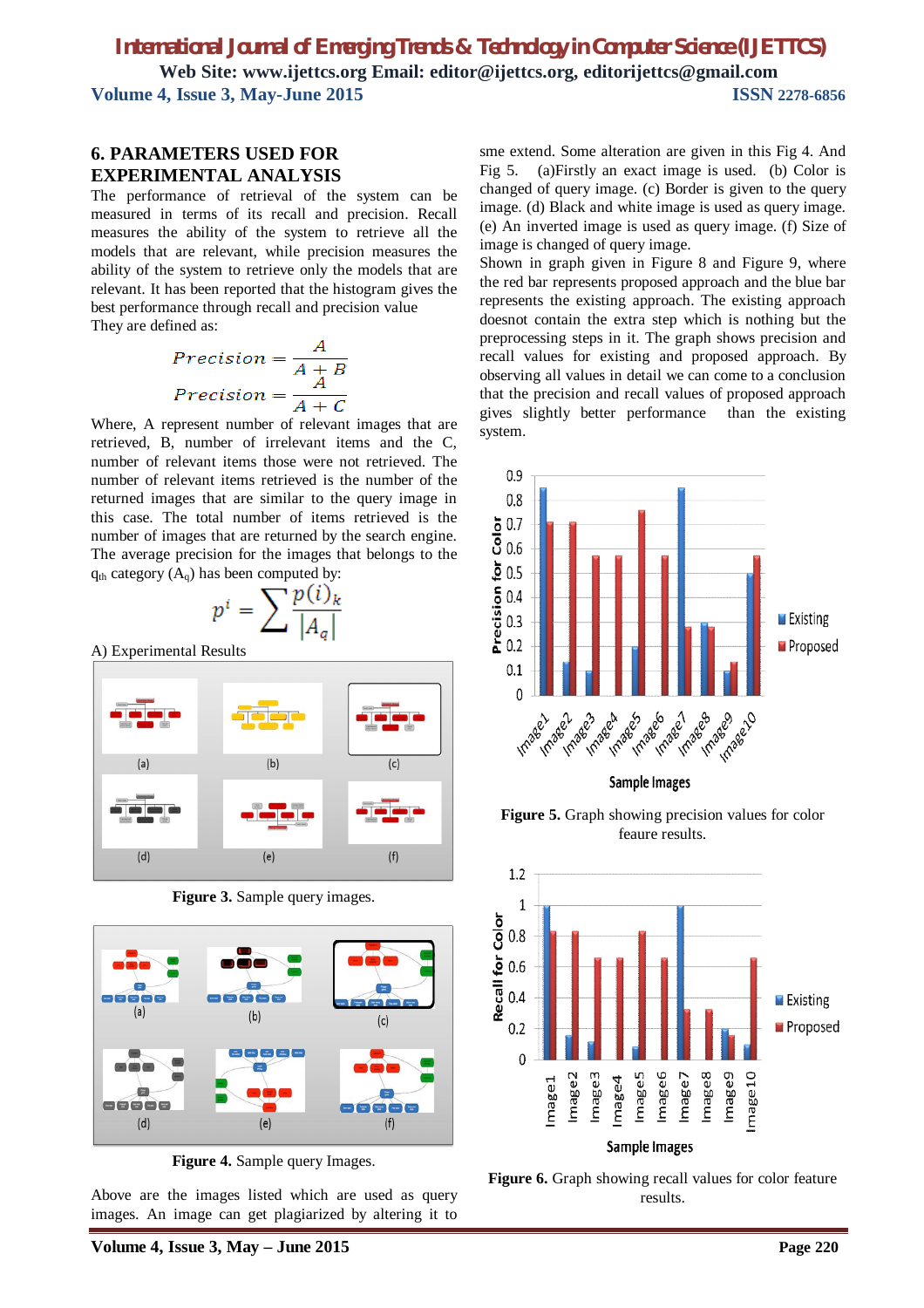

**Figure 7.** Graph showing precision values for shape feature results.



Figure 8. . Graph showing recall values for shape feature results.

In the Figure 9, graph of time required for system to fetch result is mentioned. From the graph we can see that average time required for proposed system is better as compared to existing system.



**Figure 9.** Graph showing processing time difference between Existing and proposed approach.

#### **7. Conclusion**

People easily plagiarizes images because many plagiarism detectors are based on text plagiarism detection, they simply discard images from the file. There is very less research in this area. In this project, a system will be developed to retrieve images having certain characteristics based on the given input image.. Some research has been performed on flowchart image but we are planning to develop a plagiarism system which will be applicable for all kind of images. For attaining accurate results, features such as color and greyscaling will be used. To improve the accuracy of system Iterative thresholding and some important preprocessing is done which will improve the accuracy of system. By including the extra steps i.e, the preprocessing steps there has been 30%-40% decrease in the processing time of existing system.

#### **References**

- [1] Senosy Arrish, Fadhil Noer Afif, Ahmadu Maidorawa and Naomie Salim, "Shape-Based Plagiarism Detection for Flowchart Figures in Texts," International Journal of Computer Science & Information Technology (IJCSIT) Vol 6, No 1, February 2014.
- [2] Debotosh Bhattacharjee and Sandipan Dutta, "Plagiarism Detection by Identifying the Equations,"ELSEVIER, International Conference on Computational Intelligence: Modeling Techniques and Applications (CIMTA) 2013
- [3] Samy Ait-Aoudia, Ramdane Mahiou, Billel Benzaid, "Yet Another Content Based Image Retrieval system," 1550-6037/10 \$26.00 © 2010 IEEE DOI 10.1109/IV.2010.83
- [4] R. Chaudhari, A. M. Patil, Content Based Image Retrieval Using Color and Shape Features, "International Journal of Advanced Research in Electrical, Electronics and Instrumentation Engineering", Vol.1, Issue 5, November 2012.
- [5] Swati V. Sakhare and Vrushali G. Nasre, "Design of Feature Extraction in Content Based Image Retrieval (CBIR) using Color and Texture"," International Journal of Computer Science & Informatics", Volume-I, Issue-II, 2011.
- [6] L. Kotoulas and I. Andreadis, "Colour histogram content-based image retrieval and hardware implementation" IEEE Proc.-Circuits Devices Syst., Vol. 150, No. 5, October 2003.
- [7] Guang Yang , Kexiong Chen, Maiyu Zhou, Zhonglin Xu and Yongtian Chen, "Study on Statistics Iterative Thresholding Segmentation Based on Aviation Image," IEEE Computer Society 2007.
- [8] Dr.N.Krishnan, M.Sheerin Banu and C.Callins Christiyana, "Content Based Image Retrieval using Dominant Color Identification Based on Foreground Objects," IEEE International Conference on Computational Intelligence and Multimedia Applications 2007.
- [9] Wang Wen and Wang Yanbo Li Bingbing, "Research on Plagiarism Identification of Digital Images," IEEE Conference 2010.